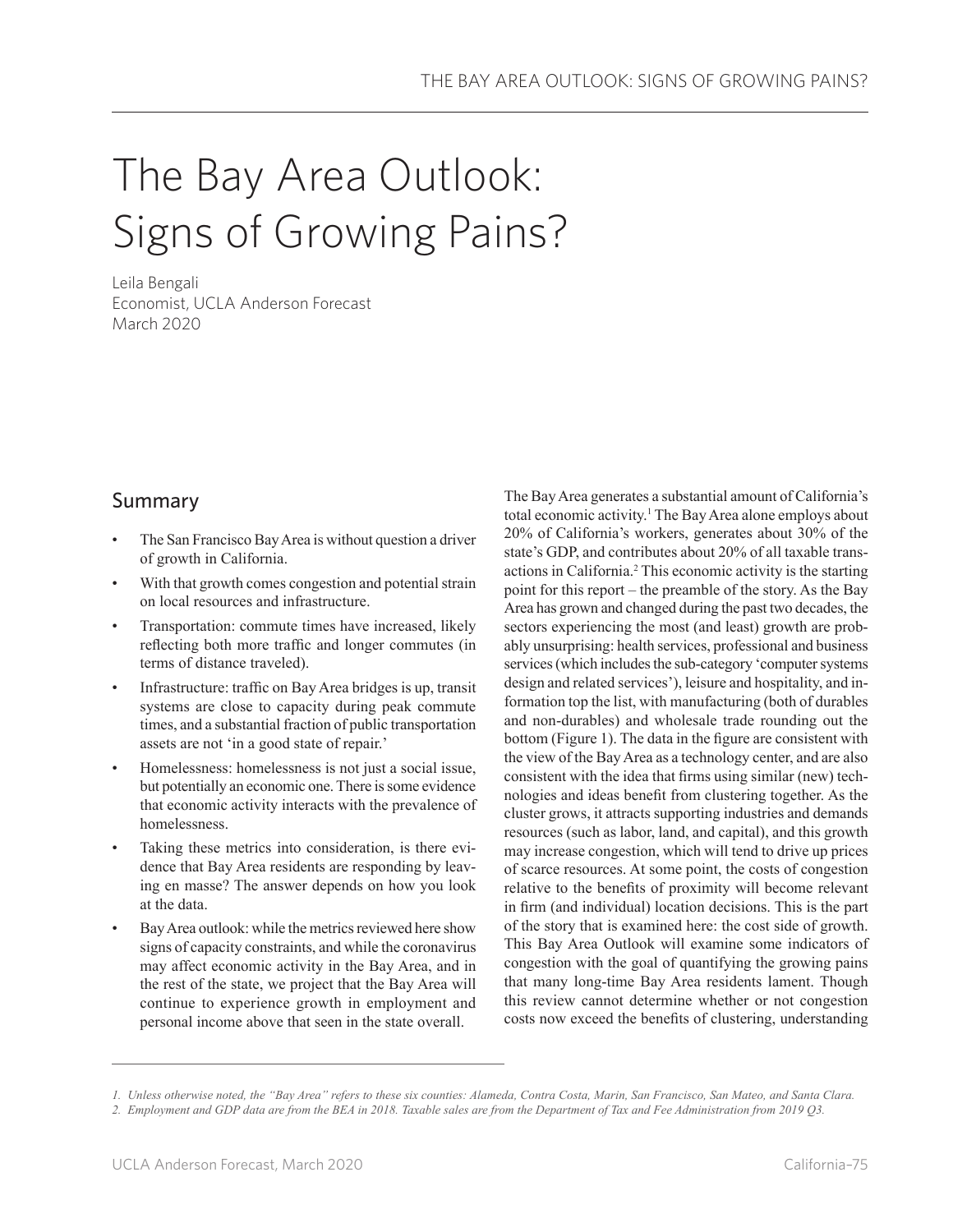#### Figure 1 Employment, Selected Industries, Jan. 2000 and Dec. 2019



resource and infrastructure constraints contributes to a balanced assessment of the Bay Area's economic potential.

## **Transportation**

One measure of congestion is transportation congestion. With employment growth comes more people commuting on roads and transit systems. Whether by time or mode of transportation, commutes have been getting longer. Figure 2 shows that commute driving times have increased for residents of all Bay Area counties. This pattern could reflect either longer commute times over the same distance, longer commute distances, or both. The data suggest that this increase is not solely the result of commuting over longer distances. From 2006 to 2019, travel times along the same corridor of 101, particularly in the reverse-commute direction (southbound in the morning and northbound in the afternoon), have increased from an average of about 35 minutes to about 40 minutes (Figure 3). The increase for carpoolers is even more stark in the reverse-commute direction: from about 31 minutes to about 40 minutes on average, essentially eliminating the carpool time advantage along this corridor.

Still, some of the overall increase seen in Figure 2 is likely attributable to individuals living further from where they work, as demonstrated by changes in commute patterns. While the fraction of Bay Area residents who both live and work in San Francisco county has stayed relatively stable over time, the fraction commuting to San Francisco county from Alameda county, Santa Clara county, and (more recently) San Mateo and Contra Costa counties, has increased (Figure 4). These statistics are consistent with an increase in commute distance.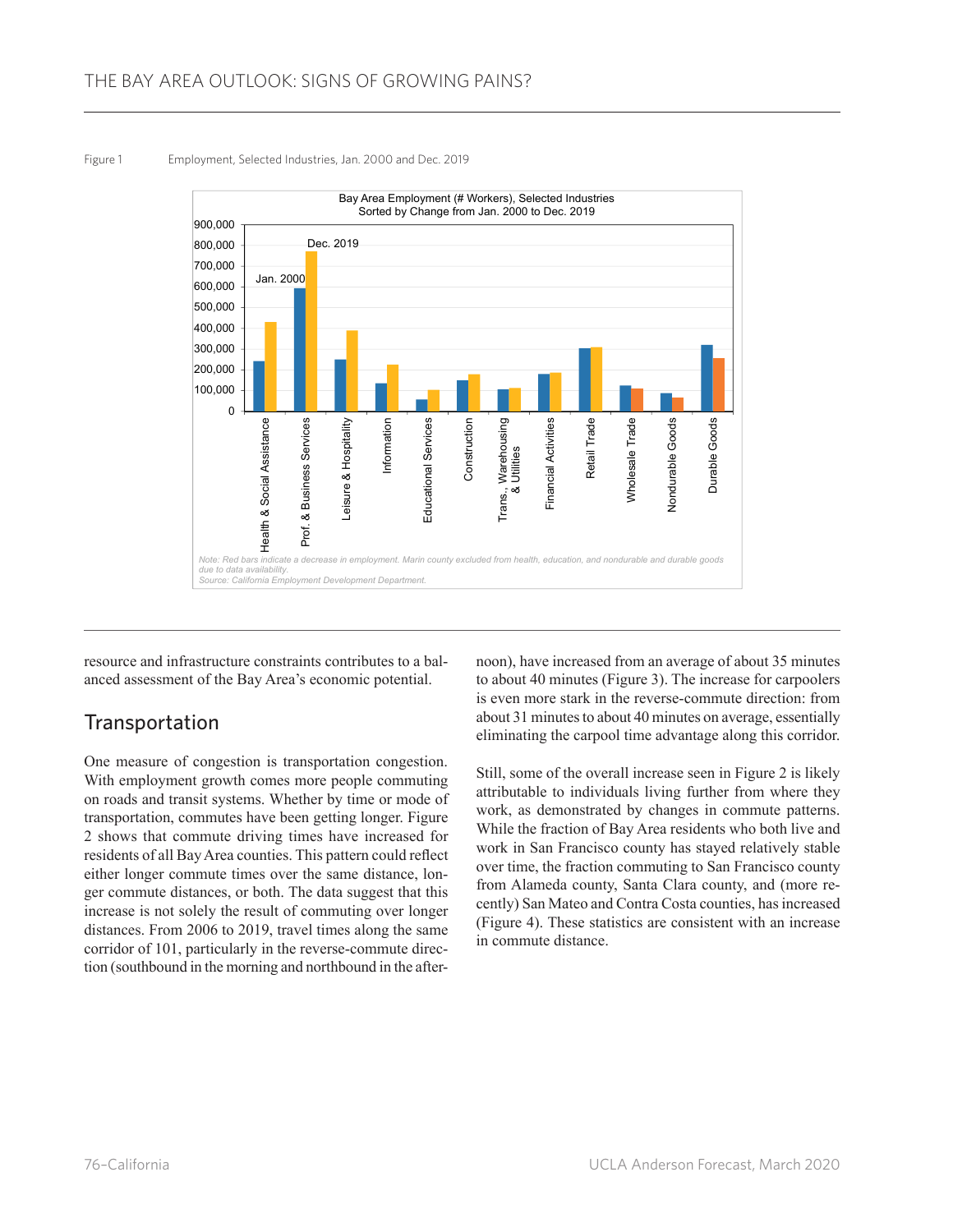Figure 2 Commute TIme



Figure 2 Commute Distance (Constant Distance)

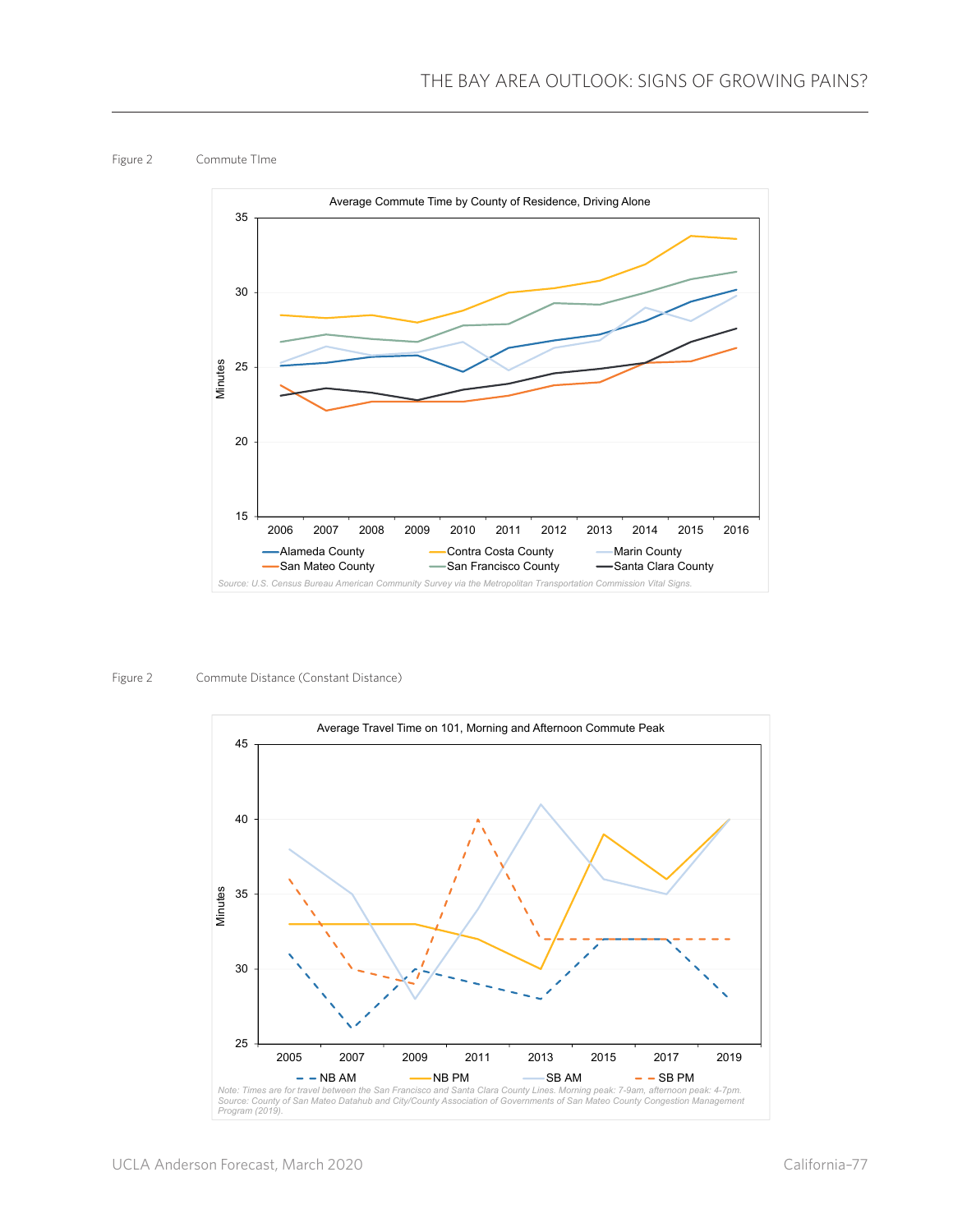#### Figure 4 Commute Flows into San Francisco County



*Source: American Community Survey (5-year estimates) and U.S. Census Bureau.*

#### Figure 5 Public Transit Commute Times



As with driving commutes, public transportation commutes now take longer than they used to. Between 2006 and 2016, these commutes have become, on average, about 6.5 minutes (about 13.5%) longer in each direction (Figure 5). Since trains and busses run on set schedules, this increase

is most likely driven by workers living further from their place of work, though road congestion (for busses) and longer boarding/ disembarking times (for trains and light rail) could contribute as well.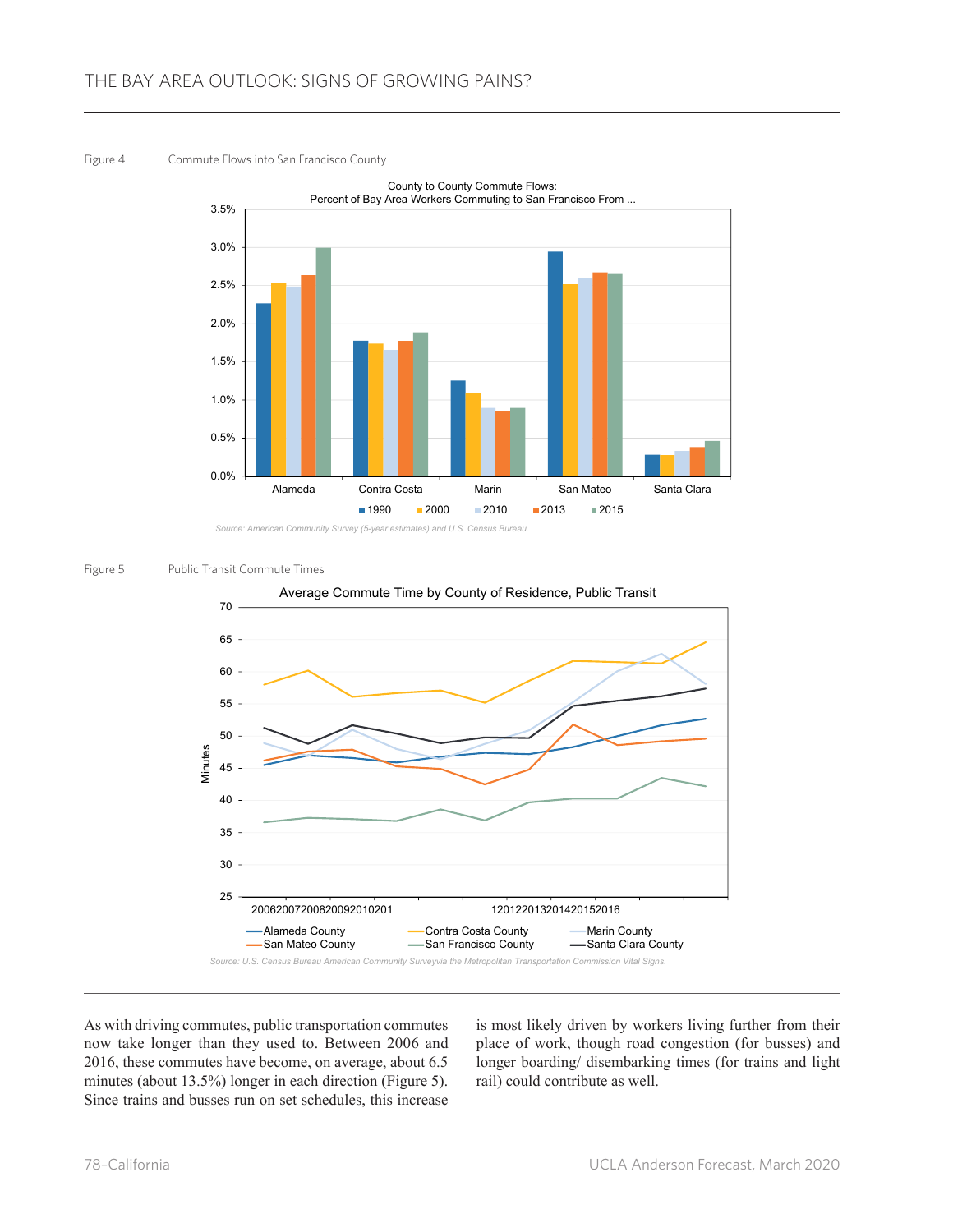## Infrastructure

Commute times give a sense of how long workers spend getting to and from work, but do not directly show how many people use regional transportation infrastructure. Observing an increase in the use of roads, bridges, and public transportation systems has a substantial positive side, as more use is a consequence of more economic activity: more workers commuting to their jobs and more goods being delivered and purchased. The downside is that traffic may be stressing infrastructure and resulting in time lost to commuting. One metric of infrastructure use is bridge crossing. Figure 6 shows that traffic across all Bay Area bridges has risen from about 278 million vehicles per year in 2010 to about 318 million vehicles per year, about a 14% increase in just under ten years. Still, Golden Gate Bridge traffic is still substantially below the peak in 2000. (This increase in bridge traffic is also consistent with individuals living further from where they work because having to cross a bridge increases commute distance.)

Public transportation use is also rising. Looking more closely at two systems, BART and Caltrain, gives a better understanding of how expanded use translates to system capacity. Figure 7 and Figure 8 show average weekday ridership for



(Tolls are only paid in one direction.) BATA bridges: the Antioch Bridge, the Benicia-Martinez Bridge, the Carquinez Bridge, the Dumbarton Bridge, the Richmond-San Rafael Bridge, the San Francisco-Oakland Bay Bridge, and the San Mateo-Hayward Bridge. Source: Metropolitan Transportation Commission and GoldenGate.org.

these two transit systems since the 1990s. Both have seen substantial growth over time, but more important for the discussion here is that both systems are close to capacity during peak commute times. In 2015, BART trains during



and the peak direction (into San Francisco). Source: Bart.gov and the Metropolitan Transportation Commission.

Figure 8 Caltrain Ridership and Capacity



*<sup>3.</sup> Measured from the trough during the 2007 – 2009 recession to the most recent year of data, the increase in vehicles per year is over 20%, but carpools were not charged tolls until the 2010-2011 fiscal year for Bay Area Toll Authority bridges (and are thus not included in vehicle counts), so some of the 20% reflects carpool traffic being added to vehicle counts.*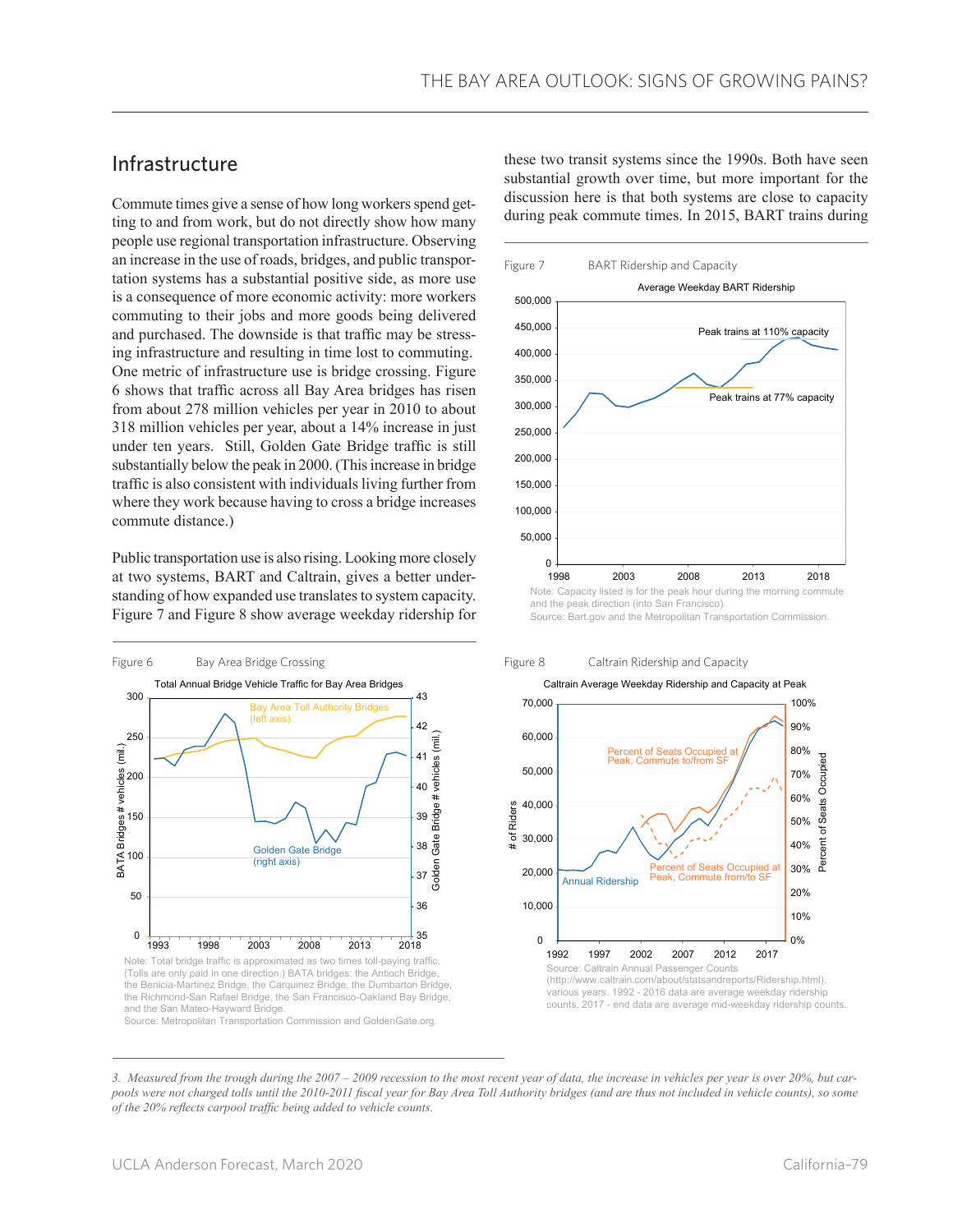



life to classify the state of repair for revenue vehicles. "Revenue vehicles are vehicles used to transport customers. Source: Metropolitan Transportation Commission (2017).

the peak morning commute into San Francisco were, on average, at 110% capacity. Though average ridership has declined some since the peak in 2016, peak trains are still likely at or close to capacity. Caltrain trains during peak commute hours are also operating close to capacity (over 90%), particularly in the traditional commute direction (northbound in the morning, southbound in the afternoon).

At the same time as more people are riding these systems, transportation infrastructure is deteriorating. Figure 9 shows the fraction of revenue vehicles (i.e. vehicles used to transport customers) for several transit systems that were "not in a good state of repair" as of 2017 (non-revenue vehicles are in even worse shape).4 For BART, Caltrain, SamTrans, and Golden Gate Transit, over 50% of revenue vehicles were in bad shape. This could be an indication that large, costly, capital investments will be needed in the future. In the interim, the state of transit infrastructure may place limits on the systems' ability to accommodate employment and population growth.

Data on commute times, commute patterns, and transportation infrastructure provide evidence that capacity constraints and the costs of the Bay Area's growth warrant careful consideration when assessing the potential for growth going forward.

### Homelessness

From state politicians to California residents, individuals identify homelessness as a major issue for the state. Putting aside whether or the extent to which there is a causal relationship between economic growth and homelessness, homelessness is certainly an issue that businesses and residents have to consider. Rather than focusing on the social and political debate, this section investigates the relationship between economic activity and homelessness.

Two recent examples of how homelessness may affect economic activity come from news about conventions. In 2018 and again late last year, two large conventions announced that they would be moving their events elsewhere (Oracle starting in 2020 and a large medical association after 2023) citing costs (e.g. hotel accommodations) and street conditions. While general tourism may fill the void left by cancelled conferences (though the extent to which is hard to say), these cancellations indicate that for at least some conference organizers, San Francisco's costs now tip the scale against the city's favor.



*<sup>4.</sup> "State of repair" is defined by the Federal Transit Administration (FTA, National Transit Database Glossary). The Metropolitan Transportation Commission uses the concept of usable life to classify the state of repair for revenue vehicles (MTC, Regional Transit Capital Inventory).*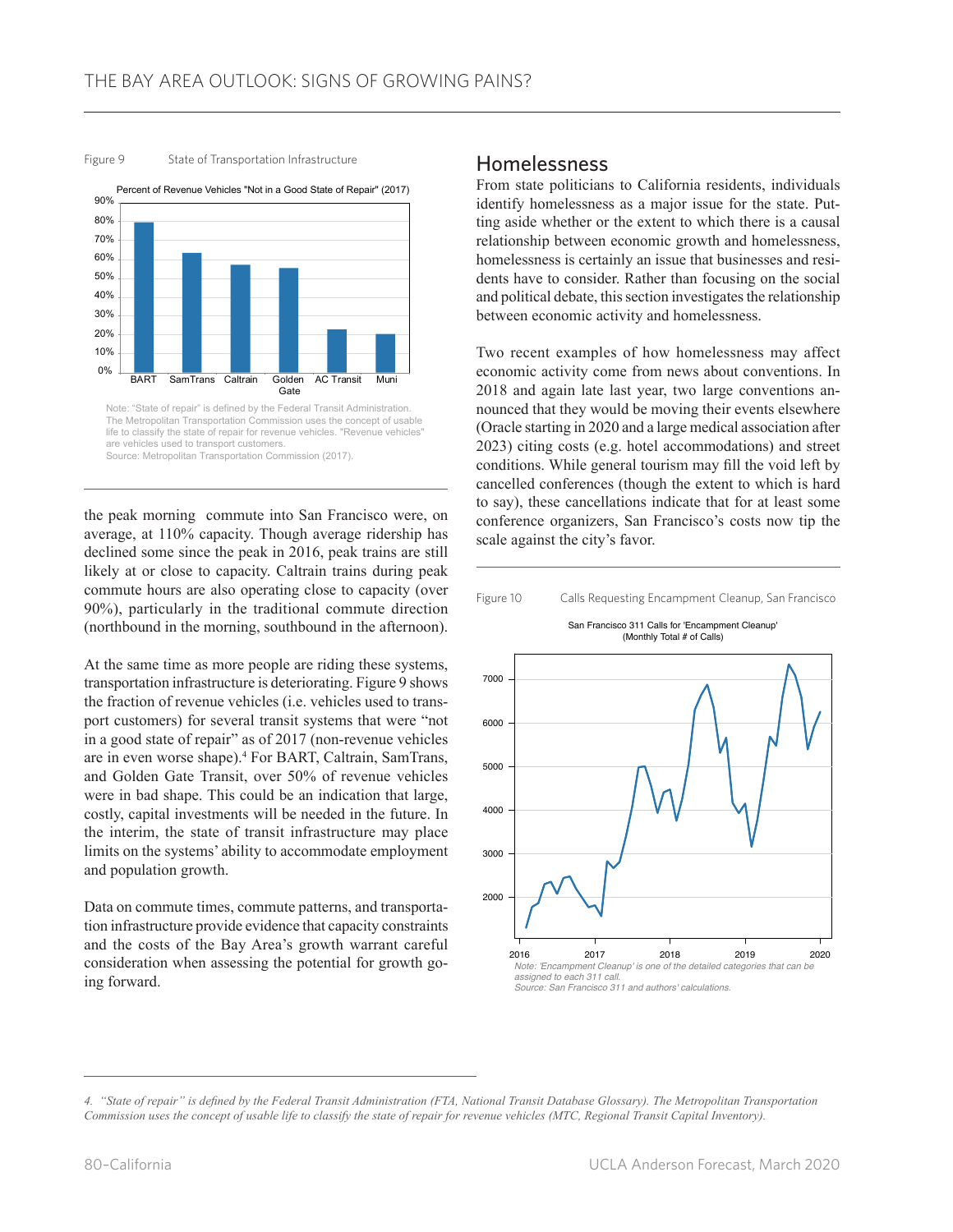Figure 11 Homeless Encampment Reports



*Note: Each point is one call. 'Encampment Cleanup' is one of the detailed categories that can be assigned to each 311 call. Source: San Francisco 311 and authors' calculations.*

To move beyond these two specific examples, we investigate the spatial distributions of homelessness and economic activity at a fixed point in time and then use panel regression models to study the relationship over time.

To capture high-frequency geographic information about homelessness, we use a database of San Francisco's 311 calls. Each call is given a category, one of which is "encampment cleanup" (Figure 10). Though calls about encampment cleanups are certainly not a perfect measure of homelessness, these data have the advantages of being high-frequency (down to the hour) and geographic (the data contain latitude and longitude coordinates). For economic activity, we use daily data on business formation and destruction (location openings and closings) and on building investment (building permits), all of which also include latitude and longitude coordinates.

Figure 11 maps the location of all encampments that were requested to be cleaned up in June of 2019. (Maps for other months look similar.) Using some simple spatial statistics, one finds, perhaps unsurprisingly, that encampments are not distributed randomly (in a statistical sense) around the city. Instead, they cluster together.7 Moreover, spatial statistical techniques that compare how two sets of points spatially interact show that construction activity (as measured by building permits pulled) and encampments tend to cluster together (more so than one would expect if both were distributed randomly around the city). These results are simple (spatial) correlations and should not be interpreted causally.

Another way to look at the issue is to compare economic activity (counts of building permits, business formation, and business closure) to counts of encampment calls over time within zip codes using panel data models. Simple correlations show strong positive relationships between all three measures of business activity and the number of encampment calls. This is not surprising: in the cross-section, zip codes that have more business and construction activity likely have more people, and areas with more people likely have more encampment calls (either because there are more people around to report encampments or because encampments may be more likely to pop up where the density of people and businesses, who might offer support to the homeless, is higher). To control for the fact that different zip codes may have different underlying tendencies to have (or have reports of) encampments and for trends in encampment calls over time, we run regressions that use variation in encampment calls and business activity within each zip code over time using fixed effects for zip code and date.

# business openings =  $33.8 + 0.003$  \* # encampment calls + zip code fixed effects + year-month fixed effects  $[N = 2,399]$ ; adjusted  $R2 = 0.798$ ]

# business closings =  $-4.1 + 0.036 * \text{\#}$  encampment calls + zip code fixed effects + year-month fixed effects [ $N = 2,244$ ; adjusted  $R2 = 0.809$ ]

# building permits =  $86.8 - 0.011$  \* # encampment calls + zip code fixed effects + year-month fixed effects  $[N = 1,764;$ adjusted  $R2 = 0.901$ 

*<sup>5.</sup> 311 is the "primary customer service center for the City of San Francisco" (sf311.org). Individuals can call with any question or request.* 

*<sup>6.</sup> Unfortunately, the data on business openings and closings are missing latitude and longitude coordinates for recent years, so this measure cannot be used in the spatial analysis.*

*<sup>7.</sup> One slight issue with the statistical tests is that because encampments technically cannot exist in every location (e.g. they cannot be located in the middle of a building), not all of the test's assumptions are perfectly met.*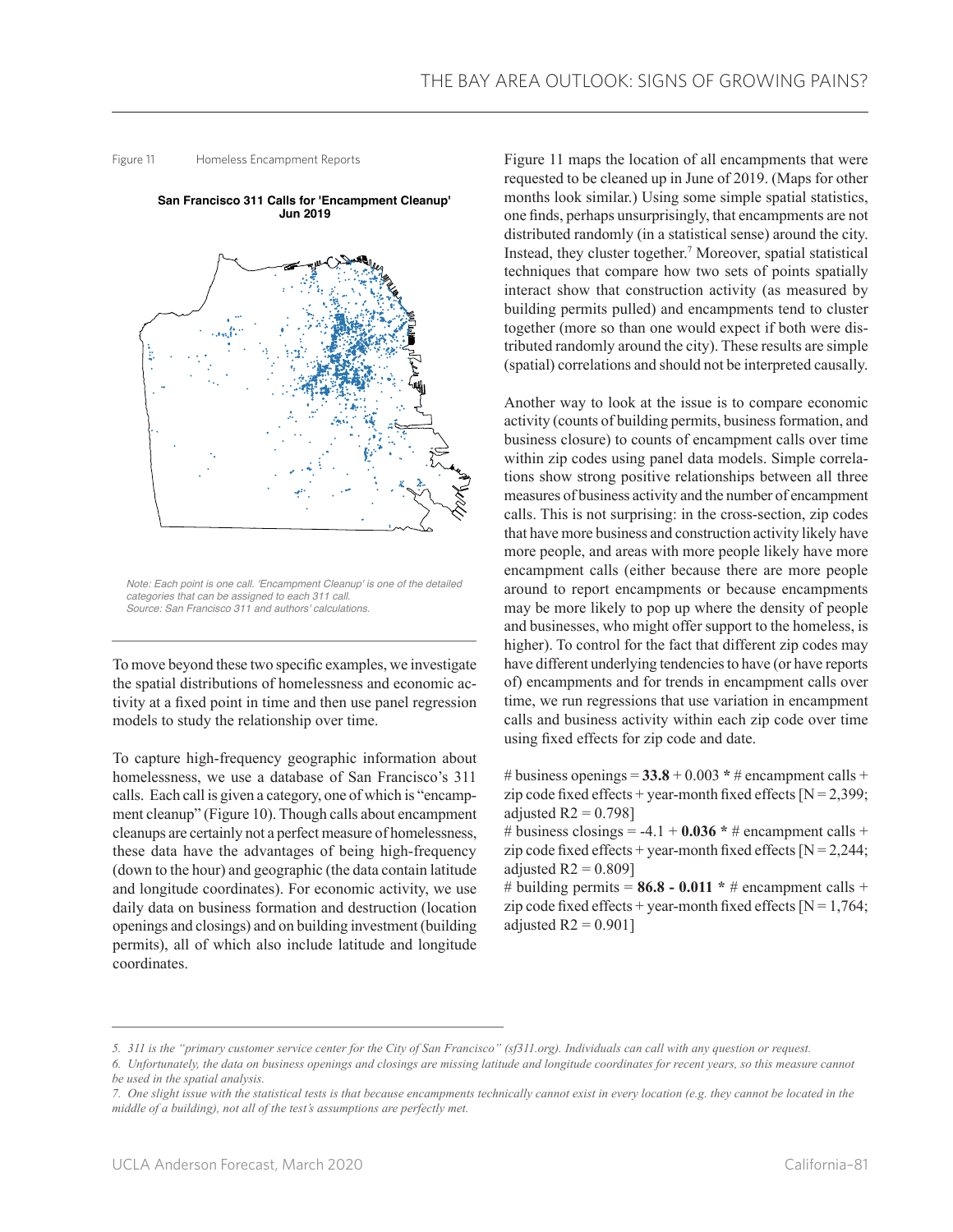These regressions show that more encampment calls in a zip code are associated with statistically significantly fewer building permits pulled and more business closures (bold values are statistically significant at the 5% level). While these results are consistent with the notion that encampments deter economic activity, they by no means guarantee causality. A third variable that changes within a zip code over time, like gentrification, could result in both more building permits and fewer encampments. Whether or not these relationships are causal, what is not in dispute is that homelessness in the city has been increasing over time. Data from 311 calls on encampments confirm the patterns seen in the Department of Housing and Urban Development's point in time counts of homelessness. Understanding the causal link between homelessness and economic activity and the magnitude of any effects will become increasingly valuable if this issue persists.

## Migration

High costs of living and the metrics discussed above are symptoms of congestion – more people trying to crowd into the same space.<sup>8</sup> Given that there does seem to be evidence for increasing congestion in the Bay Area, is there evidence that individuals are responding by changing their location decisions and are leaving the Bay Area? The answer depends on how you look at the data.

IRS data from 2012 to 2018 (the latest available tax year) show that the number of people leaving the Bay Area for other counties in California outside of the Bay Area increased from about 80,000 in 2012 to over 100,000 by 2018 (Figure 12).<sup>9</sup> Someone wanting to tell a story about migration out of the Bay Area might use these statistics.<sup>10</sup> These numbers overstate the net outcome of migration. The



*8. The jury is still out on the causal relationship between home prices and homelessness, but at least in the cross-section, the correlation seems to be strong (Evans, Philips, and Ruffini 2019).*

*9. Because the data are from tax returns, 'people' are approximated by the number of exemptions claimed in tax filings. In addition, the figures presented only include counts of flows with known origin and destination counties. County origin-destination pairs with fewer than ten filers are aggregated and reported in 'other flows,' and thus cannot be used here.*

*10. Note the jump in out-migration between 2015 and 2017. The IRS data show a notable increase in migration all across the county between these years, so the seemingly large change is not specific to the Bay Area. Other estimates of migration, such those from the Current Population Survey, do not indicate a large increase between 2015 and 2017, so the pattern in the IRS data may reflect changes in data matching or methodology.*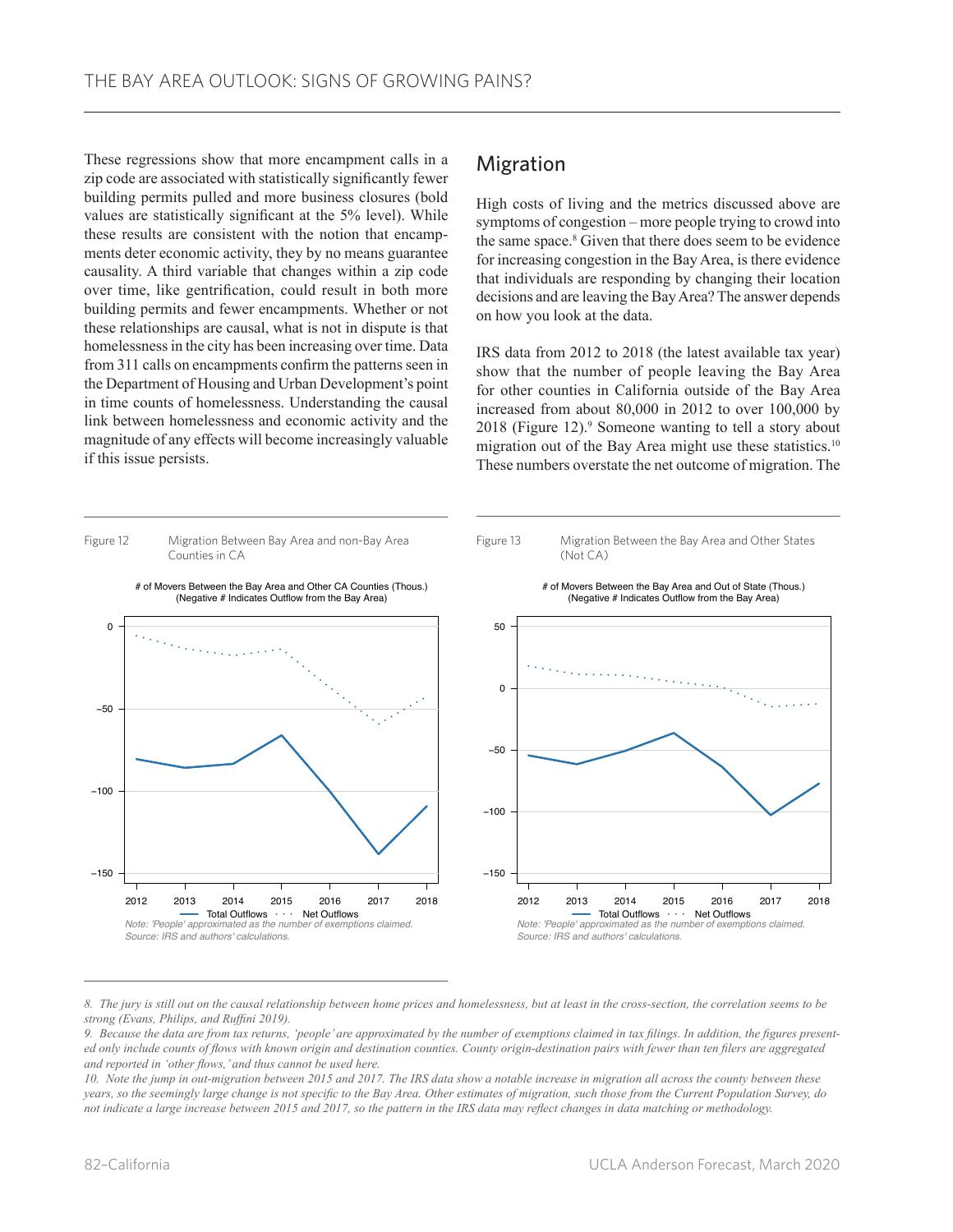

dashed line in Figure 12 shows that net migration between the Bay Area and other counties in California is much smaller. While migration is still outward on net, there are only about 50,000 net out-migrants in 2018 as opposed to over 100,000. Figure 13 shows analogous series for migration between the Bay Area and the rest of the US (excluding California). Even these statistics do not paint an accurate picture of Bay Area migration or population change because they do not account for either 1) international immigration, or 2) natural population increase. Looking instead at the number of people who live in the Bay Area and remain there through the next year (Figure 14), the Bay Area population is growing, not declining.

This discussion aims to demonstrate the importance of understanding exactly what question is being asked and how that question is being answered. Moreover, migration is not inherently bad. The efficient use of resources across space (in an economic sense) relies on unrestricted mobility of labor (i.e. people). If Bay Area migration is the outcome

of individuals moving in accordance with the value of their labor, then from an economic perspective, this is not necessarily bad. If, on the other hand, market imperfections are distorting prices (of homes, for example) or wages, then the economic argument in favor of migration loses validity. The analysis here cannot be used to determine which is the case. Figure 12. Migration Between Bay Area and non-Bay Area Counties in CA

To tie the migration figures back to the core question about location costs and benefits, flows out of the Bay Area (on net) are consistent with more people determining that the balance of costs and benefits no longer favor the Bay Area; however, the IRS migration data do not account for international migration, which likely has a net positive effect on the Bay Area's population. Though net migration out of the Bay Area to other California counties is not new (see Figure 12), a continuation of the congestion trends reviewed above could erode the benefits of proximity and clustering long enjoyed by Bay Area firms and residents.

# The Bay Area Outlook

In the near future, though, pessimism about congestion does not dominate the outlook. The major uncertainty in the outlook is the coronavirus. Here, uncertainty is the key word. At the time of this writing, there is not enough information and there are not enough economic data to make a definitive claim about how the virus will affect the Bay Area. On one hand, tourism may suffer and affect, among others, the leisure and hospitality industry, which is a sizable industry in the Bay Area (Figure 1).<sup>11</sup> On the other hand, The Bay Area's concentration of technology firms and professional industries may provide insulation from any economic effects of the virus if workers are able to work remotely with relative ease. In addition, if more people in the general population stay home and avoid travel, firms that provide web-based services may see demand for their services increase.

Given this uncertainty, the Bay Area outlook generally follows that of the state.12 We project that payroll employment growth, following a strong year in 2019, will hover close to 1% for the next two years as current low unemployment

*<sup>11.</sup> Looking to the past may provide some context. There was a sizable, though short-lived, drop in international passenger arrivals at SFO during the SARS outbreak. Still, patterns of employment in leisure and hospitality and tourism metrics like hotel occupancy rates in San Francisco did not dip notably; however, the current consensus view seems to indicate that supply chain disruptions from the coronavirus will be more severe than the disruptions induced by SARS. (For SFO arrivals, see the California Forecast slides from last quarter, for example. Employment data are from the Employment Development Department, and hotel occupancy rates for San Francisco are from sfgov.org.)*

*<sup>12.</sup> Here, the "Bay Area" includes Alameda county, Contra Costa county, Marin county, San Francisco county, San Mateo county, Santa Clara county, and San Benito county because of how available data are aggregated.*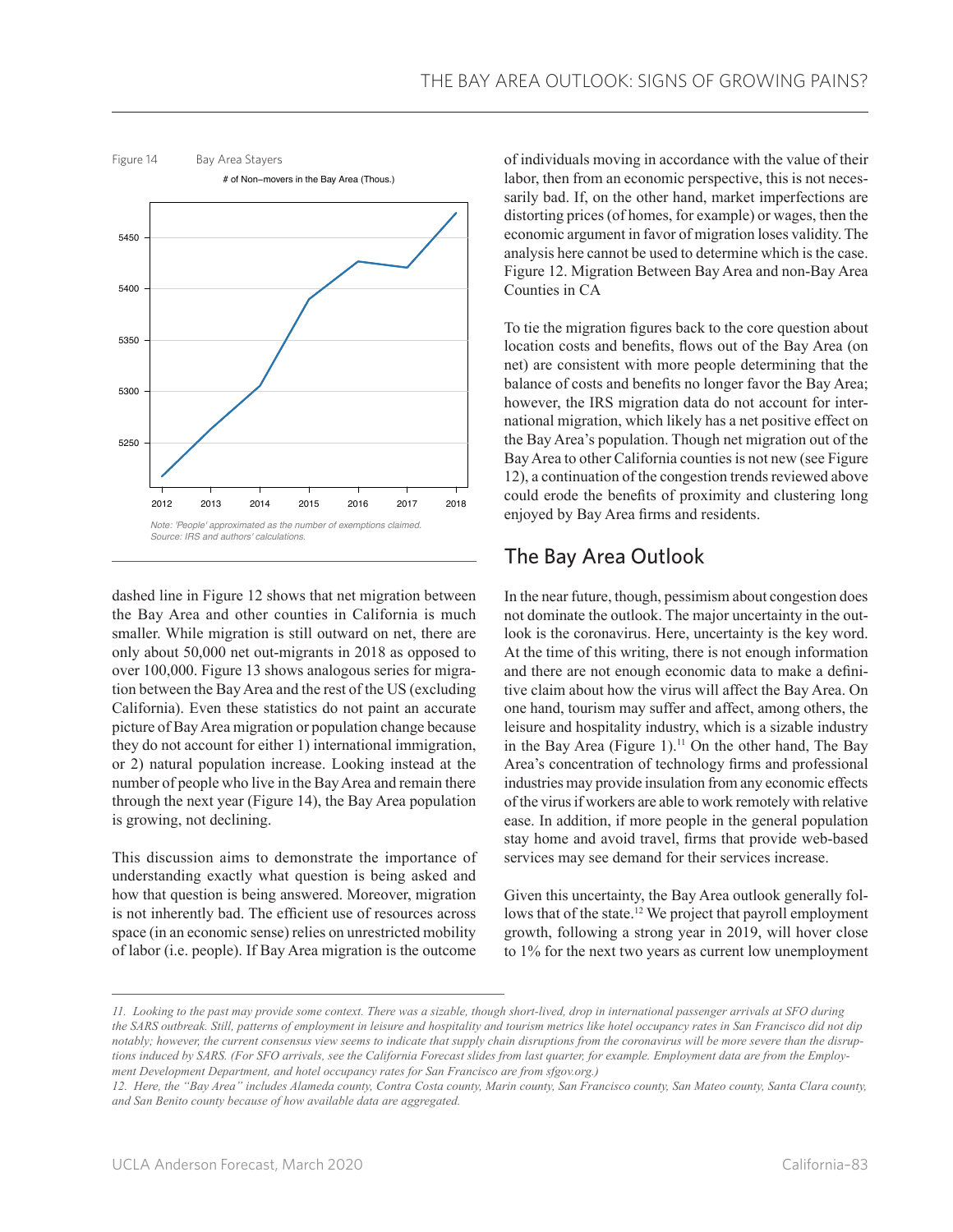rates (below 2.5% for the Bay Area) may make finding new workers difficult. Real personal income growth will slow this year, though not as much as in the state overall. Asset market reactions to the coronavirus could have a negative effect on IPO activity and incomes. Still, the Bay Area typically experiences higher income growth than does the

state because high costs of living (which characterize the Bay Area) tend to favor in-migration of workers with a high marginal product (and thus a high income) and out-migration of low marginal product workers. After a dip, we project that real personal income growth will pick back up in 2021 as uncertainty over the coronavirus (hopefully) passes.

Figure 15 Bay Area Outlook: Payroll Employment



Figure 16 Bay Area Outlook: Real Personal Income